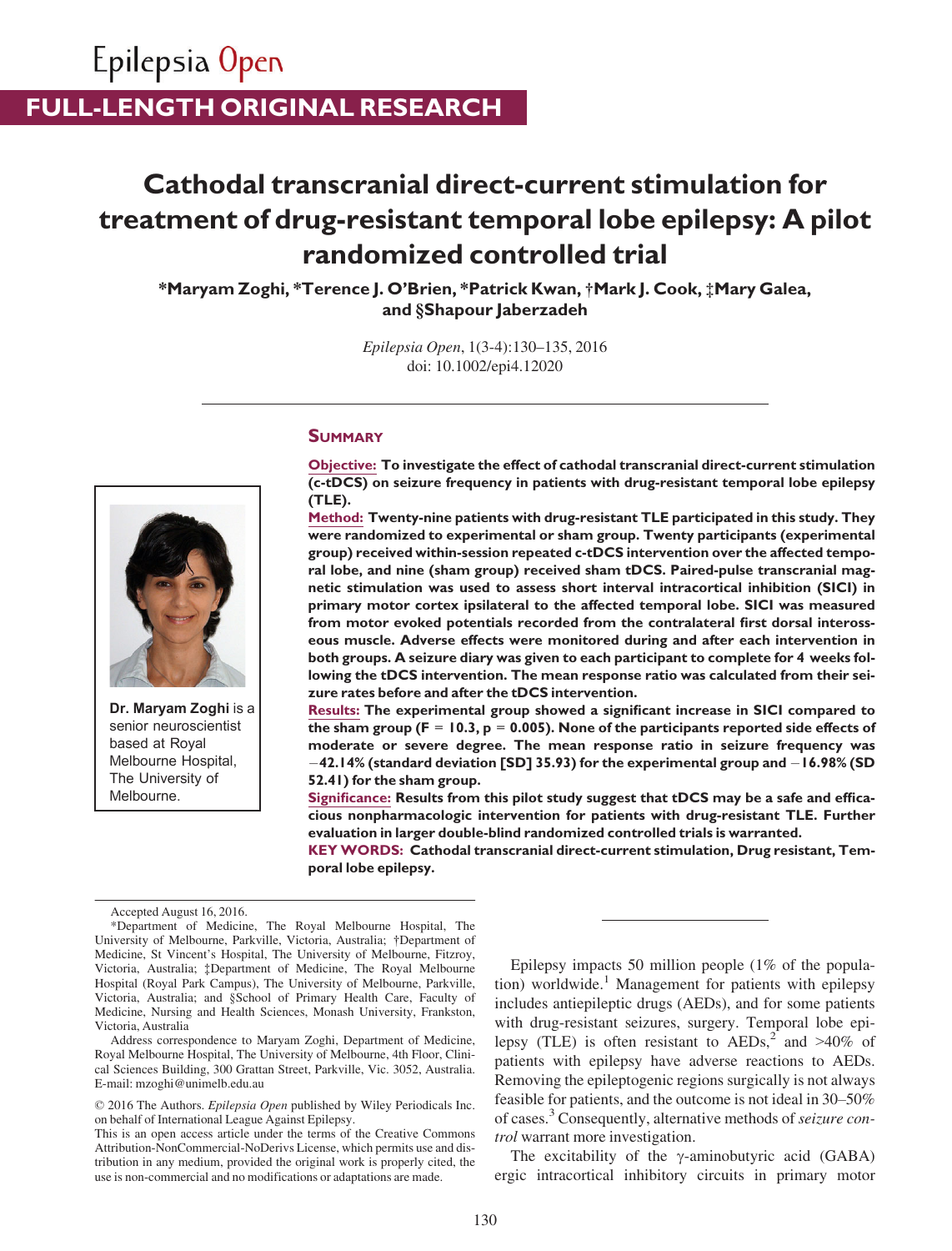## c-tDCS in Patients with Focal Epilepsy

# **KEY POINTS**

- Within-session repeated (9-20-9 protocol) c-tDCS has shown no or minimal side effects in patients with drug-resistant temporal lobe epilepsy
- Cortical excitability was reduced, as measured by SICI, after one application of c-tDCS using the 9-20-9 protocol in patients with drug-resistant temporal lobe epilepsy
- Seizure rates reduced by 42% after one application of c-tDCS using the 9-20-9 protocol in patients with drug-resistant temporal lobe epilepsy

cortex (M1) can be assessed noninvasively in humans by paired-pulse transcranial magnetic stimulation (TMS). In this technique, two stimuli are delivered 1–5 msec apart through the same coil. The first stimulus is subthreshold for a motor response; however, it activates intracortical inhibition (ICI) circuits and reduces the size of the motor evoked potentials (MEPs) elicited by the second stimulus, which is supra-threshold for a motor response.<sup>4</sup> It has been shown that ICI measured using this method reflects the cortical activity of GABAergic interneurons in the M1 area.<sup>5</sup> This inhibition is termed short-interval intracortical inhibition or SICI.

ICI circuits have been assessed extensively with a paired-pulse paradigm in patients with epilepsy. $6-8$  Several studies on drug-naive patients with focal epilepsy showed a decrease in SICI in the ipsilateral hemisphere. $9-15$ Badawy et al. showed increased M1 excitability and decreased SICI in 35 patients with focal epilepsy 24 h before and after a seizure.

Transcranial direct current stimulation (tDCS) is a wellestablished cortical stimulation method that can be used noninvasively to modulate neuronal excitability in humans.<sup>16</sup> In this technique, a low intensity current (1–2 mA) is used that can affect the membrane potentials in two ways. Cathodal tDCS (c-tDCS) hyperpolarizes the resting membrane potentials, whereas anodal tDCS acts toward depolarization.<sup>16</sup> Modification of seizure network excitability by tDCS is a potentially valuable noninvasive alternative for reducing the excitability of this abnormal network in patients with epilepsy and thereby reducing the seizure rates in this population.

The aim of this study was to examine the effects of this noninvasive therapeutic approach on seizure frequency in this group of patients. We hypothesized that compared to sham tDCS, application of c-tDCS over the temporal lobe in patients with drug-resistant TLE, decreases seizure frequency and increases intracortical inhibition in the ipsilateral M1 area.

# **METHOD**

## **Participants**

We conducted a small pilot study in patients admitted to the video–electroencephalography (EEG) monitoring (VEM) unit at the Royal Melbourne Hospital or as outpatients at St Vincent's Hospital. Twenty-nine participants (11 male, 18 female) with drug-resistant TLE and mean age of  $38 \pm 13$  (SD) participated in this study. All 24 participants from the Royal Melbourne Hospital were admitted as potential surgical candidates to the VEM unit. The etiology of the TLE varied between participants and included tumor, meningitis, infantile febrile, cortical dysplasia, and unknown reason. Inclusion criteria were the following:  $(1) \ge 18$  years of age; (2) diagnosed with drug-resistant TLE, as defined by the International League Against Epilepsy (failure to become [and stay] seizure-free with adequate trials of two seizure medications); and (3) able to understand, speak, and write in English. Exclusion criteria were the following: (1) skin conditions (e.g., eczema, lesions) on scalp; (2) metal inside the head (outside the mouth) such as shrapnel, surgical clips; (3) any implanted devices such as cardiac pacemaker, cochlear implant, medical pump, or intracardiac line; (4) frequent or severe headaches; (5) previous head injury and any other brain-related disease; and (6) pregnancy and breastfeeding. All procedures used in this study conformed with the Declaration of Helsinki, and the protocol was approved by the Human Research Ethics Committees at The University of Melbourne and Melbourne Health. Written informed consent was obtained from each participant.

#### Intervention

One session of c-tDCS or sham tDCS (9-20-9 protocol) was applied in the last day of each participants' admission in the VEM unit at the Royal Melbourne Hospital (RMH) or in a quiet room at St Vincent's Hospital as an outpatient. Participants were randomly allocated to experimental or sham group. They were all blinded to the nature of the intervention (experimental vs. sham). This protocol involved a total of 18 min c-tDCS or sham tDCS, with 20 min rest after the first 9 min (Fig. 1). A DC-Stimulator (Chattanooga Intelect Advanced Combo) was used to deliver a 1 mA continuous galvanic current to the brain via two surface electrodes with surrounding saline-soaked sponges (0.9% NaCl). The active surface electrode (cathode,  $3 \times 4$  cm) was placed over the affected temporal lobe, and the return electrode<sup>17</sup> (anode, 5  $\times$  7 cm) was placed over the contralateral supraorbital area.

#### Assessment

Participants were asked to keep a record of their seizures in a daily seizure diary for 4 weeks after the intervention. The mean response ratio was calculated by the following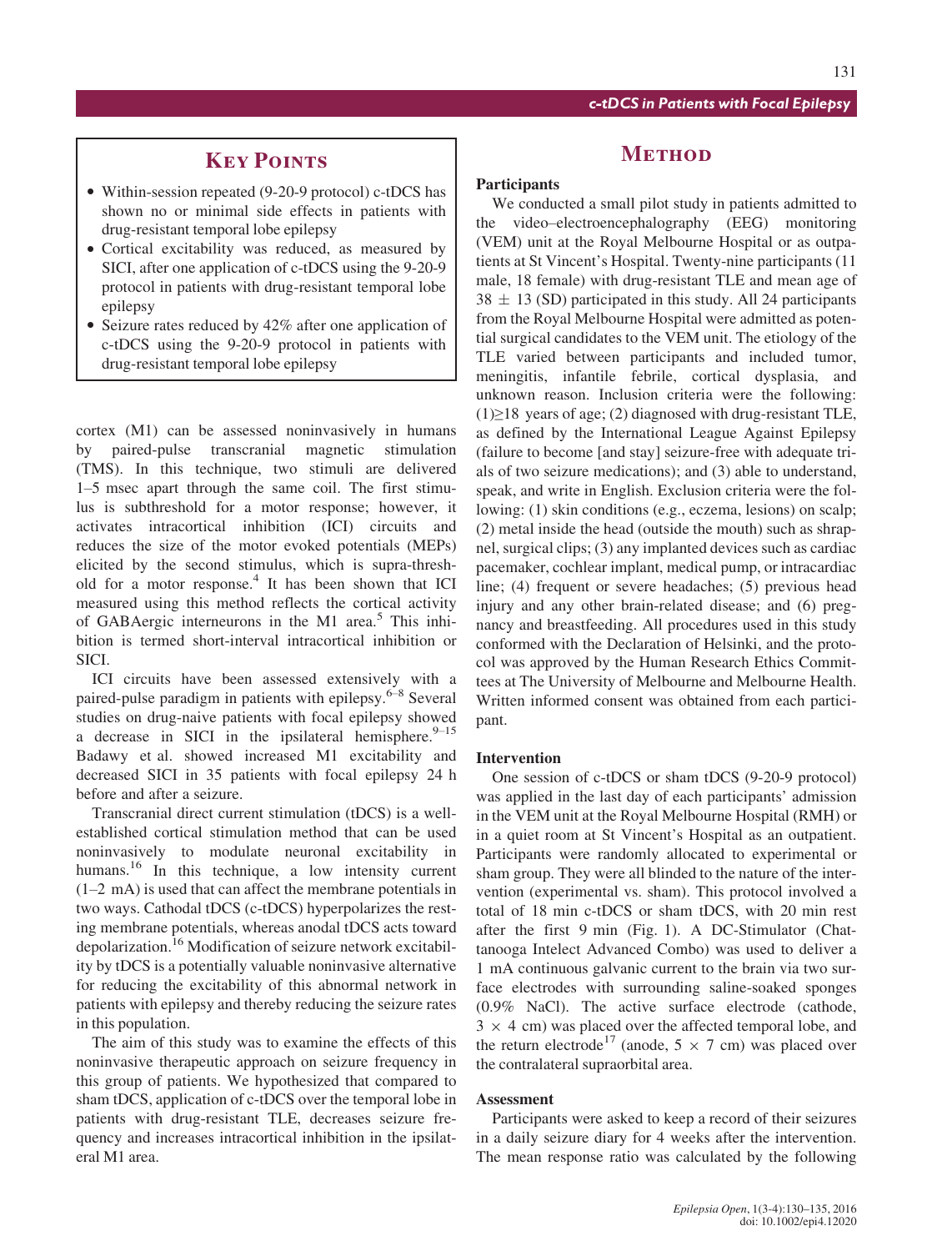## M. Zoghi et al.



#### Figure 1.

Experimental set-up. All participants received one session of c-tDCS or sham tDCS paradigm (9-20-9 protocol). The active surface electrode (cathode) was placed over the temporal lobe in the affected hemisphere. The return (anode) electrode was placed over the supraorbital area contralateral to the stimulated hemisphere. SICI was assessed before and after tDCS intervention. Seizure rates were recorded for 4 weeks after tDCS intervention. Epilepsia Open CILAE

formula:  $[(T-B)/(T + B)] \times 100$ . In this formula, B is the patient's baseline seizure frequency over the 4 weeks prior to treatment, and T is the patient's seizure frequency in the 4 weeks after the treatment. In this study, the seizure rate prior the intervention for each participant was recorded based on participant's report. Negative response ratio values indicate reduced seizure rate from baseline. The response ratio allows for a normalized percentage change in seizure rate from baseline, with values within the range of  $-100$  to  $+100$ . Zero value in this range indicates no change.<sup>18</sup>

Paired-pulse TMS (Magstim BiStim<sup>2</sup>) was used to assess SICI before and after each intervention. Participants were seated with head and neck supported by a headrest. MEPs were recorded from the first dorsal interosseous (FDI) muscle before and after each intervention. Resting threshold (RT) for recording MEPs was defined as the lowest intensity to record three of five successive MEPs  $>50 \mu V$  (peak-topeak amplitude) from FDI. The TMS intensity for the suprathreshold stimuli was adjusted to produce MEPs in FDI at rest of about 1 mV amplitude (test intensity). The TMS intensity for the sub-threshold stimuli was adjusted to  $0.8 \times RT$  (conditioning intensity) with 3 msec interstimulus interval. Single or paired-pulse TMS was delivered in blocks of 20 stimuli (10 s interval between stimuli) at rest (40 trials at each session).

Adverse events related to the application of c-tDCS (e.g., itching, tingling, burning sensation; headache, neck pain, etc.) in this study were assessed using the Adverse Effects Questionnaire<sup>19</sup> during and after each session.

## **RESULTS**

All participants tolerated the intervention very well. None of the participants reported side effects of moderate or severe degree during or after the intervention. A few participants reported itching sensations (2/10) for few minutes under the anode electrode. Twenty-three participants

returned their diaries (Table 1). The mean response ratio was calculated from their seizure rates before and after the tDCS intervention (Table 2). The mean response ratio was 42.14% (standard deviation [SD] 35.93) for the experimental group and  $-16.98\%$  (SD 52.41) for the sham group. SICI was measured with paired-pulse TMS (Magstim BiStim<sup>2</sup>) before and after the tDCS intervention in 17 participants (Table 1).

One-way analysis of variance (ANOVA) showed that SICI was increased significantly in the experimental group compared to the sham group ( $F = 10.3$ ,  $p = 0.005$ ) (Fig. 2). The individual SICI level before and after c-tDCS can be seen in Figure 3.

## **DISCUSSION**

This pilot study showed that c-tDCS using the 9-20-9 protocol could not only increase SICI, but also decrease seizure rates in patients with drug-resistant TLE. The results of this pilot study cannot be compared to those of previous studies, since no SICI data are available post c-tDCS and this new protocol (9-20-9) has not been applied previously to patients with drug-resistant epilepsy.

Regardless of the cause of epilepsy, it has been argued that seizure networks are highly excitable as a result of unbalanced neuronal excitatory/inhibitory networks within

| Table 1. Distribution of collected data in participants |                           |                       |                           |                                                          |  |  |
|---------------------------------------------------------|---------------------------|-----------------------|---------------------------|----------------------------------------------------------|--|--|
| Group                                                   | Number of<br>participants | TMS data<br>collected | Seizure diary<br>returned | No TMS data<br>collected/no<br>seizure diary<br>returned |  |  |
| Experimental<br>Sham<br>Total                           | 20<br>29                  | 12                    | 16<br>23                  |                                                          |  |  |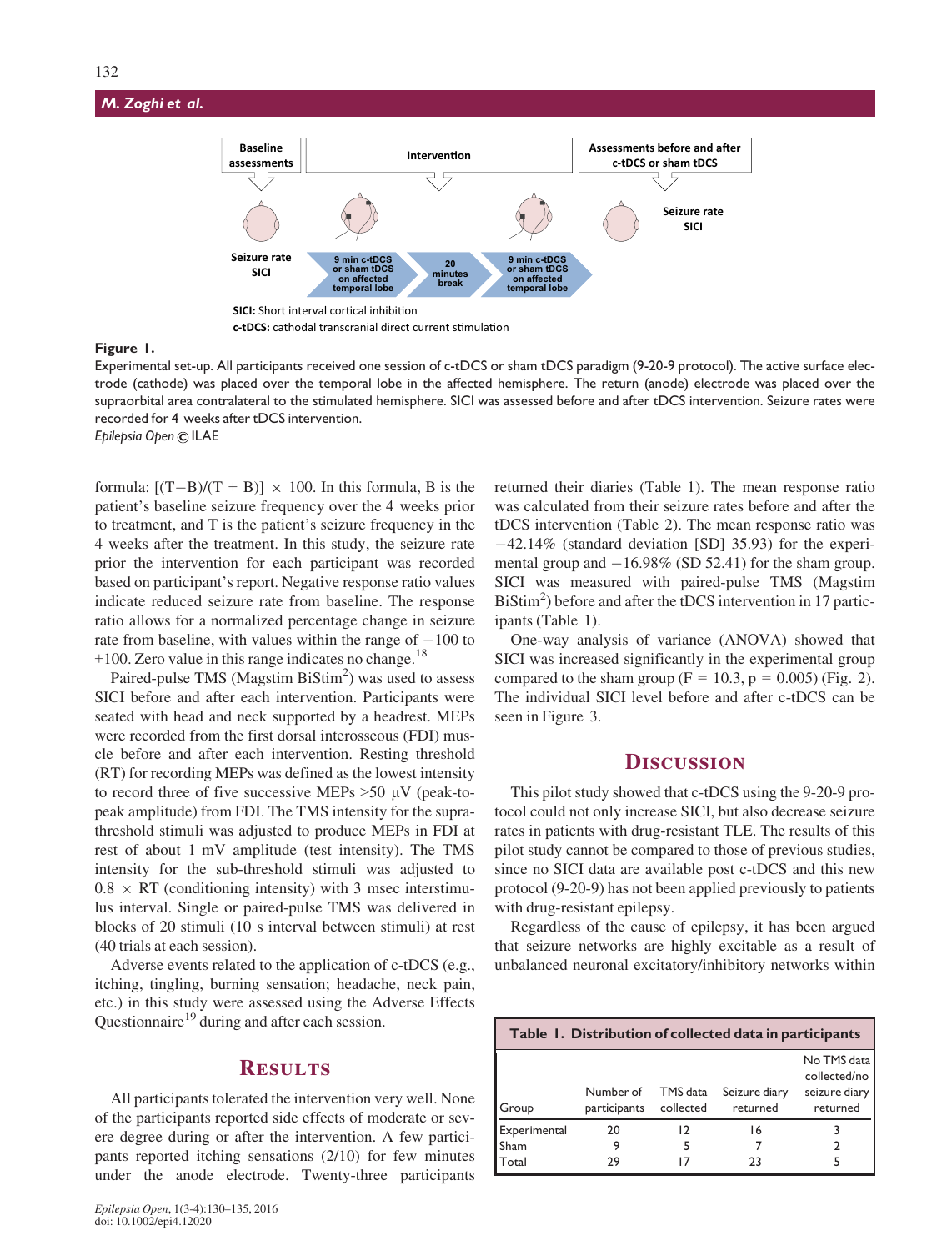## c-tDCS in Patients with Focal Epilepsy

| Table 2. Seizure rates in experimental group versus sham group before and after tDCS intervention and mean<br>response ratio in both groups |                        |                                    |                                   |                                                      |  |
|---------------------------------------------------------------------------------------------------------------------------------------------|------------------------|------------------------------------|-----------------------------------|------------------------------------------------------|--|
| Group                                                                                                                                       | Seizure diary returned | Seizure rate<br>before tDCS $+$ SD | Seizure rate<br>after tDCS $+$ SD | Mean response ratio<br>$[(T-B)/(T + B)] \times 100]$ |  |
| Experimental<br>Sham                                                                                                                        | 16                     | $53 + 78.95$<br>$20.28 + 33.69$    | $17.18 \pm 26.03$<br>$13 + 16.2$  | $-42.14 + 35.93$<br>$-16.98 + 52.41$                 |  |

the affected region.<sup>20</sup> Therefore, the main aim in seizure control is manipulating these networks in such a way that the seizure networks remain in a "sub-threshold" condition and are not triggered. The excitatory/inhibitory networks can be manipulated by decreasing the excitability of the excitatory networks or increasing the function of inhibitory networks, or both at the same time. $2<sup>1</sup>$  Drugs that block voltage-dependent ion channels or excitatory N-methyl-D-aspartate (NMDA) receptors, or enhance GABAergic activity have been shown to have a profound ability to suppress the development of seizures.<sup>21</sup> Antiepileptic effects of c-tDCS can be expected due to the fact that c-tDCS decreases cortical excitability by hyperpolarizing the membrane potentials and subsequently altering synaptic efficacy.<sup>22,23</sup> Lang et al.<sup>24</sup> recorded corticospinal volleys evoked by single-pulse TMS of M1 before and after a 5-min period of c-tDCS in eight conscious patients who had electrodes implanted in the cervical epidural space. They showed that c-tDCS suppressed the excitability of cortical circuits generating later "indirect waves" (I waves) in the corticospinal system. They suggested that c-tDCS facilitates inhibitory connections or it produces dis-facilitation (e.g.,



## Figure 2.

Mean SICI changes post c-tDCS versus sham tDCS. The MEPs were recorded from the first dorsal interosseous (FDI) muscle. The area of the conditioned and unconditioned MEPs were measured from the averaged rectified MEPs obtained in each trial. The size of the conditioned MEPs was expressed as a percentage of the unconditioned test MEPs in order to assess the effectiveness of SICI. SICI was increased significantly in the experimental group compared to the sham group ( $F = 10.3$ ,  $p = 0.005$ ). Epilepsia Open C ILAE

hyperpolarization) of excitatory connections leading, to a selective suppression of later I waves.<sup>24</sup> In a recent study Dhamne et al. $^{25}$  reported that 1 mA c-tDCS for 20 min could reduce seizures, augment lorazepam efficacy, and enhance GABAergic cortical inhibition in kindled rats.

The effects of tDCS are strongly dependent on electrode montage and parameters of stimulation. It has been shown that the induced excitability changes and the length of the lasting effect depend on two parameters of direct currents: intensity and *duration of application*.<sup>26,27</sup> The effects of modifications of these parameters have been tested in a few clinical applications.28–<sup>30</sup>

Fregni et al. $31$  studied the effects of c-tDCS (one session, 20 min, 1 mA) in patients with drug-resistant epilepsy and malformations of cortical development as indicated by seizure frequency and epileptiform EEG discharges. They applied the c-tDCS over the epileptogenic focus, and showed that c-tDCS could decrease cortical excitability in the epileptogenic focus of these patients. They also reported a trend ( $p = 0.06$ ) for decrease in seizure frequency after active c-tDCS compared with sham treatment (mean seizure frequency decrease of  $-44.0\%$  for the active treatment group and  $-11.1\%$  for the sham treatment group). The seizure reduction rate was similar to that of the present study  $(-42.14\%$  in experimental group and  $-16.98\%$  in sham group).

Auvichayapat et al. $32$  assessed the antiepileptic efficacy of c-tDCS in 36 children (6- to  $-15$ -years-old) with drugresistant epilepsy. Twenty-seven children in the active group received a single session c-tDCS (1 mA) for 20 min, whereas the remainder were in a sham group. In the active group, c-tDCS suppressed epileptiform discharges for 48 h, with a small (clinically negligible but statistically significant) decrease in seizure frequency. Faria et al. $33$  applied c-tDCS for 30 min with the same intensity in two children with drug-resistant continuous spike-wave discharges during slow sleep. They reported similar results in terms of safety and the efficacy of c-tDCS in reduction of the interictal epileptiform EEG discharges. Varga et al.,  $34$  however, applied c-tDCS before sleep on five patients with focal, drug-resistant continuous spikes and waves during slow sleep with no effects on the spikes. The c-tDCS parameters used were similar to those used in the Faria et al. study except that the duration of treatment was 10 min shorter.<sup>34</sup>

Yook et al.<sup>35</sup> reported the results of c-tDCS application in an 11-year-old girl with focal cortical dysplasia. This patient received c-tDCS over the site where the abnormal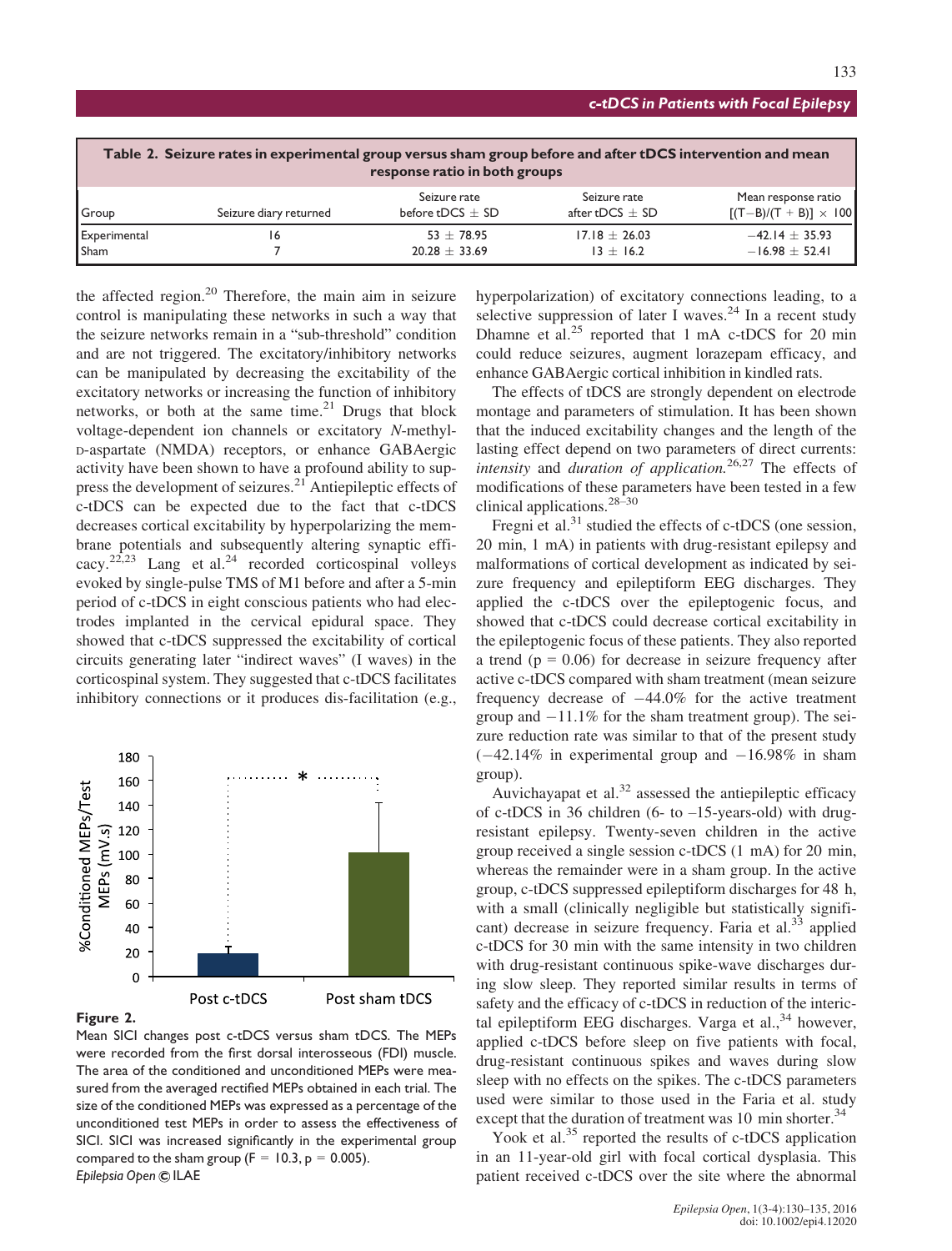

#### Figure 3.

Individual SICI changes post c-tDCS or sham tDCS. SICI changes post c-tDCS (A) or sham tDCS (B) for each participant. Blue circles show SICI level at baseline. Full triangles or rectangles show SICI level post tDCS. In A, most participants show a trend of increased SICI post c-tDCS. In B, no trend of increased SICI is seen in any participant. Epilepsia Open © ILAE

wave was observed (through EEG recordings) for 20 min with 2 mA, 5 days per week for 2 weeks. During the 2-month monitoring period after this treatment they reported that not only was the duration of the seizures decreased but also the frequency of her seizures reduced from eight seizures per month to three seizures per month. This protocol was reapplied for another 2 weeks, with only one seizure reported in the following 2 months.

Although all the tDCS protocols that have been used in the above-mentioned clinical studies are well within safety limits,  $36$  it is a general goal to keep current exposure as low as possible. High-intensity stimulation can not only be pain- $\text{ful}$ ,  $\frac{37}{7}$  it also can affect different neuronal populations compared with low intensity stimulation. By increasing the intensity, the current may reach deeper sites that might not be the intended target.

One way to prolong the after-effects of tDCS might be the repetition of tDCS sessions. Monte-Silva et al.<sup>38</sup> showed that application of c-tDCS for 18 min with a 20 min break after the first 9 min will increase the inhibitory effects of this technique for up to 2 h (9-20-9 protocol). This protocol was used in this pilot study in one session on patients with drug-resistant TLE.

We had an opportunity to apply c-tDCS with (9-20-9) protocol on two consecutive days in a 48-year-old woman with drug-resistant TLE while she was admitted to VEM unit at RMH.<sup>39</sup> She had a right frontotemporal pleomorphic astrocytoma for 10 years with 5–10 seizures per day. After receiving the c-tDCS on the last 2 days of her admission, she reported a seizure reduction of 0–3 seizures per day over a 4 month period. These observations suggest that c-tDCS might have accumulative inhibitory effects on the abnormal epileptic networks.

A recent review of the effect of c-tDCS on epilepsy assessed nine original studies (three animal, six human) up to 2014.<sup>40</sup> In these studies, 109 animals and 65 humans received c-tDCS with different parameters (including electrode montage, size of the electrodes, and duration and intensity of the applied c-tDCS). Because of the different methods of c-tDCS application, and the lack of long-term follow-up, only preliminary evidence of the safety and efficacy of this technique in controlling seizures in animals and patients with epilepsy could be concluded.<sup>40</sup>

## Limitations

We acknowledge the limitations of this pilot study (open label, unequal groups). However, the results are encouraging. The results of this pilot study should be interpreted with caution. Even though all participants were diagnosed with drug-resistant TLE, they were not homogenous in regards to the etiology, onset of their epilepsy, or the seizure rates. The seizure rate changes were measured based on baseline seizure rates that were reported by patients. TMS assessment could not be done on all participants due to unforeseen reasons (e.g., time constraint due to being scheduled for other assessments before they were discharged, unavailability of the device and so on).

## Future directions

This novel technique (tDCS) has, to date, shown no or minimal side effects, and it can be applied by an inexpensive battery-operated device. This new technique should be assessed in a large randomized double-blind controlled trial. If successful, it has the potential to be readily translated into clinical practice as a safe and well-tolerated non-medical treatment option for epilepsy management. In this way,